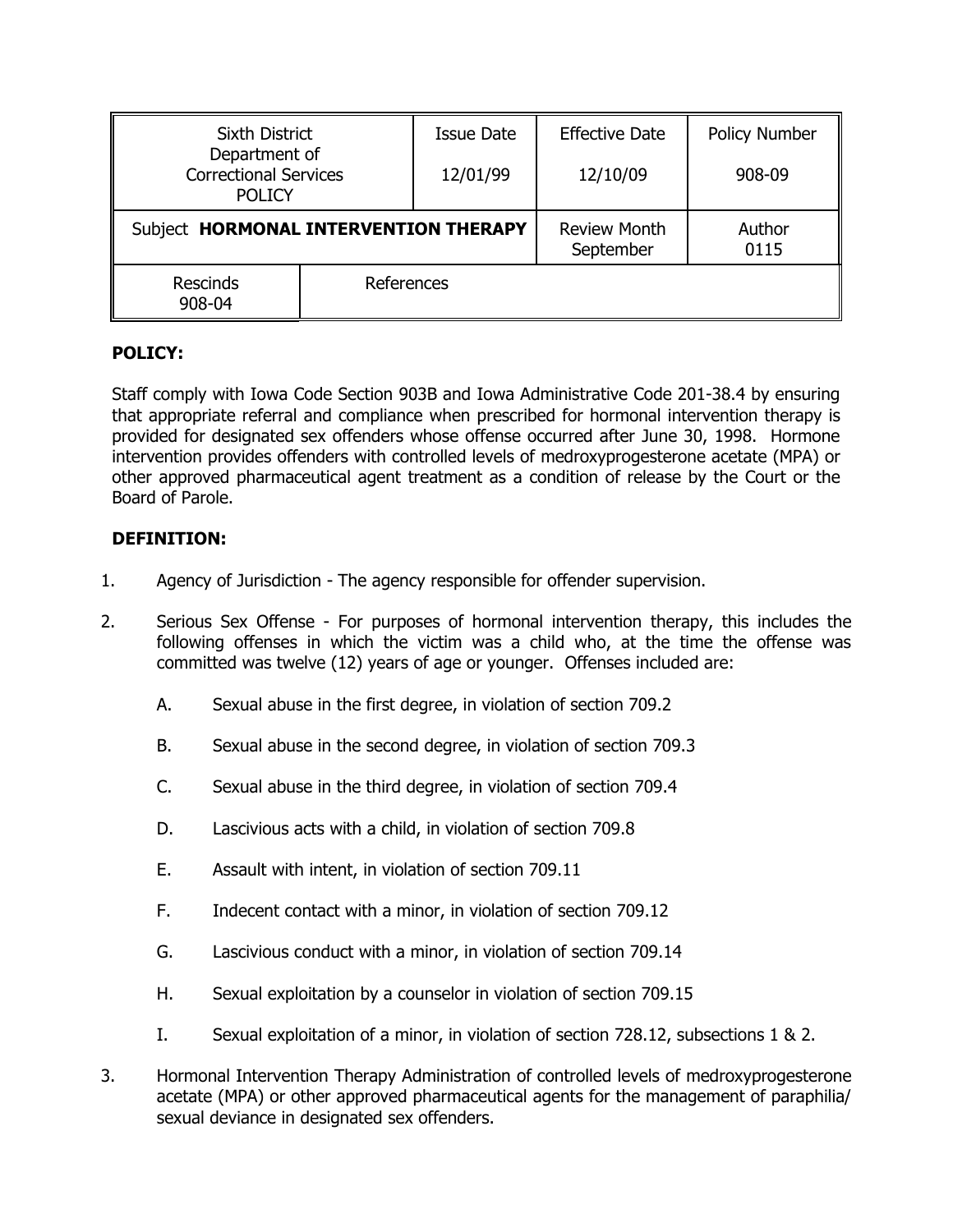### **POLICY NUMBER 908-09 PAGE 2 OF 3**

# **DEFINITION:** (continued)

- 4. Affected Offenders All offenders who have been convicted of a serious sex offense **and** who are ordered by the Court or Board of Parole to participate in Hormonal Intervention Therapy as a condition of community supervision.
	- A. Court "may" require hormone intervention for the first conviction.
	- B. Court must mandate treatment intervention for a second or subsequent conviction, unless a determination is made that the treatment would not be effective.
	- C. Under section 21.3 of SF 2398, the Court may include a special sentence for felony sex offenders that require custody/supervision for the rest of the offender's life. The special sentence shall also include hormonal intervention therapy.

## **PROCEDURE:**

- 1. Initiation of hormonal intervention therapy shall be done in conjunction with medical staff that the department has contracted with for these purposes (908B).
- 2. Upon determination that hormonal intervention therapy is appropriate for an offender, staff will also establish appropriate monitoring standards and participation in an education/treatment group to complete a comprehensive supervision plan.
- 3. If the offender is confined in a county jail or residential facility, staff shall coordinate initiation of treatment with appropriate facility staff at least sixty- (60) days prior to the offender's release from confinement.
- 4. The sex offender program supervisor shall approve requests for hormonal therapy by sex offenders who do not meet the aforementioned criteria.
- 5. At any time during the course of supervision, staff may conduct a reassessment to determine if hormonal therapy should be considered or reconsidered as part of the treatment plan.
- 6. In conjunction with the physician that prescribed MPA, or other appropriate medication as part of a treatment plan, staff will monitor and make recommendations throughout the offender's confinement and/or supervision relative to modification/termination of continuing hormonal therapy (908A) (908E).
- 7. Maintaining hormonal therapy is a mandatory condition of release and cannot be terminated without written documentation by the contract physician that side effects and adverse reactions are unmanageable and continuation of the drug will endanger the offender's health. Termination without medical authorization is grounds for revocation.